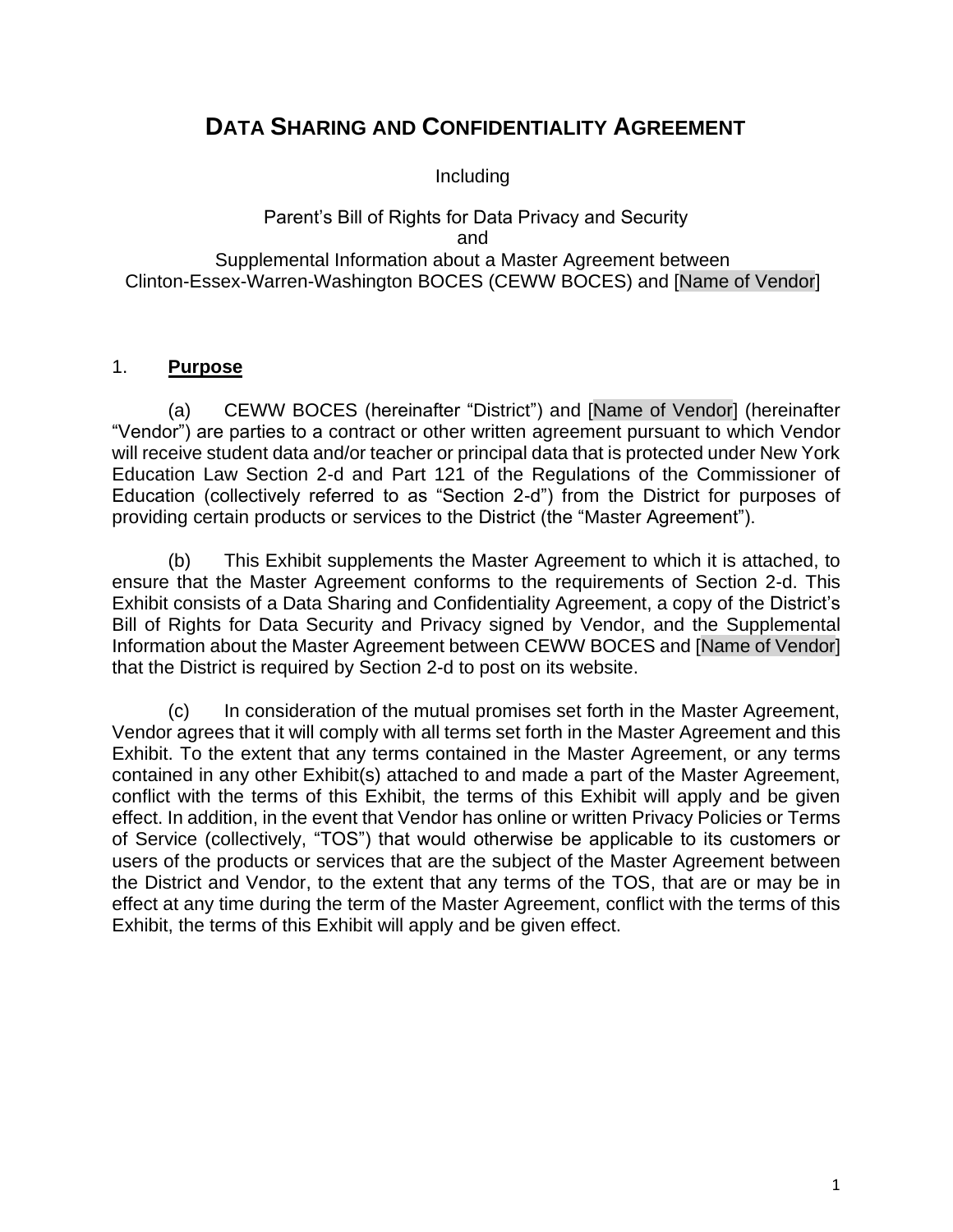### 2. **Definitions**

As used in this Exhibit:

(a) "Student Data" means personally identifiable information, as defined in Section 2-d, from student records that Vendor may receive from the District pursuant to the Master Agreement.

(b) "Teacher or Principal Data" means personally identifiable information, as defined in Section 2-d, relating to the annual professional performance reviews of classroom teachers or principals that Vendor may receive from the District pursuant to the Master Agreement.

(c) "Protected Data" means Student Data and/or Teacher or Principal Data, to the extent applicable to the product or service actually being provided to the District by Vendor pursuant to the Master Agreement.

(d) "NIST Cybersecurity Framework" means the U.S. Department of Commerce National Institute for Standards and Technology Framework for Improving Critical Infrastructure Cybersecurity (Version 1.1).

#### 3. **Confidentiality of Protected Data**

(a) Vendor acknowledges that the Protected Data it receives pursuant to the Master Agreement originates from the District and that this Protected Data belongs to and is owned by the District.

(b) Vendor will maintain the confidentiality of the Protected Data it receives in accordance with federal and state law (including but not limited to Section 2-d) and the District's policy on data security and privacy. The District will provide Vendor with a copy of its policy on data security and privacy upon request.

#### 4. **Data Security and Privacy Plan**

As more fully described herein, throughout the term of the Master Agreement, Vendor will have a Data Security and Privacy Plan in place to protect the confidentiality, privacy and security of the Protected Data it receives from the District.

Vendor's Plan for protecting the District's Protected Data includes, but is not limited to, its agreement to comply with the terms of the District's Bill of Rights for Data Security and Privacy, a copy of which is set forth below and has been signed by the Vendor.

Additional components of Vendor's Data Security and Privacy Plan for protection of the District's Protected Data throughout the term of the Master Agreement are as follows: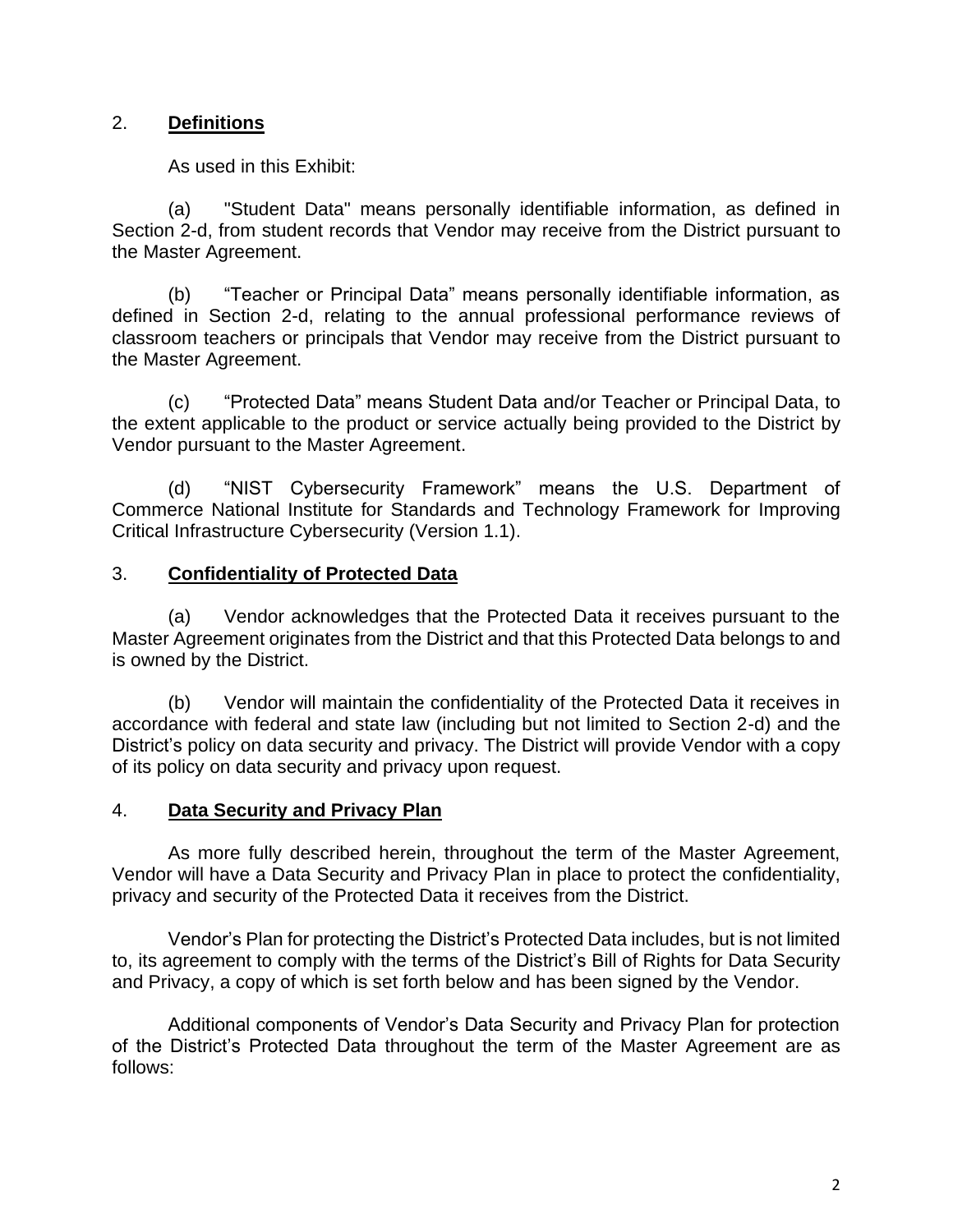(a) Vendor will implement all state, federal, and local data security and privacy requirements including those contained within the Master Agreement and this Data Sharing and Confidentiality Agreement, consistent with the District's data security and privacy policy.

(b) Vendor will have specific administrative, operational and technical safeguards and practices in place to protect Protected Data that it receives from the District under the Master Agreement.

(c) Vendor will comply with all obligations contained within the section set forth in this Exhibit below entitled "Supplemental Information about a Master Agreement between CEWW BOCES and [Name of Vendor]." Vendor's obligations described within this section include, but are not limited to:

- (i) its obligation to require subcontractors or other authorized persons or entities to whom it may disclose Protected Data (if any) to execute written agreements acknowledging that the data protection obligations imposed on Vendor by state and federal law and the Master Agreement shall apply to the subcontractor, and
- (ii) its obligation to follow certain procedures for the return, transition, deletion and/or destruction of Protected Data upon termination, expiration or assignment (to the extent authorized) of the Master Agreement.

(d) Vendor has provided or will provide training on the federal and state laws governing confidentiality of Protected Data for any of its officers or employees (or officers or employees of any of its subcontractors or assignees) who will have access to Protected Data, prior to their receiving access.

(e) Vendor will manage data security and privacy incidents that implicate Protected Data and will develop and implement plans to identify breaches and unauthorized disclosures. Vendor will provide prompt notification to the District of any breaches or unauthorized disclosures of Protected Data in accordance with the provisions of Section 5 of this Data Sharing and Confidentiality Agreement.

### 5. **Notification of Breach and Unauthorized Release**

(a) Vendor will promptly notify the District of any breach or unauthorized release of Protected Data it has received from the District in the most expedient way possible and without unreasonable delay, but no more than seven (7) calendar days after Vendor has discovered or been informed of the breach or unauthorized release.

(b) Vendor will provide such notification to the District by contacting Alex St. Pierre directly by email at cvesnetadmin@cves.org or by calling 518.561.0100 x343.

(c) Vendor will cooperate with the District and provide as much information as possible directly to Alex St. Pierre or his/her designee about the incident, including but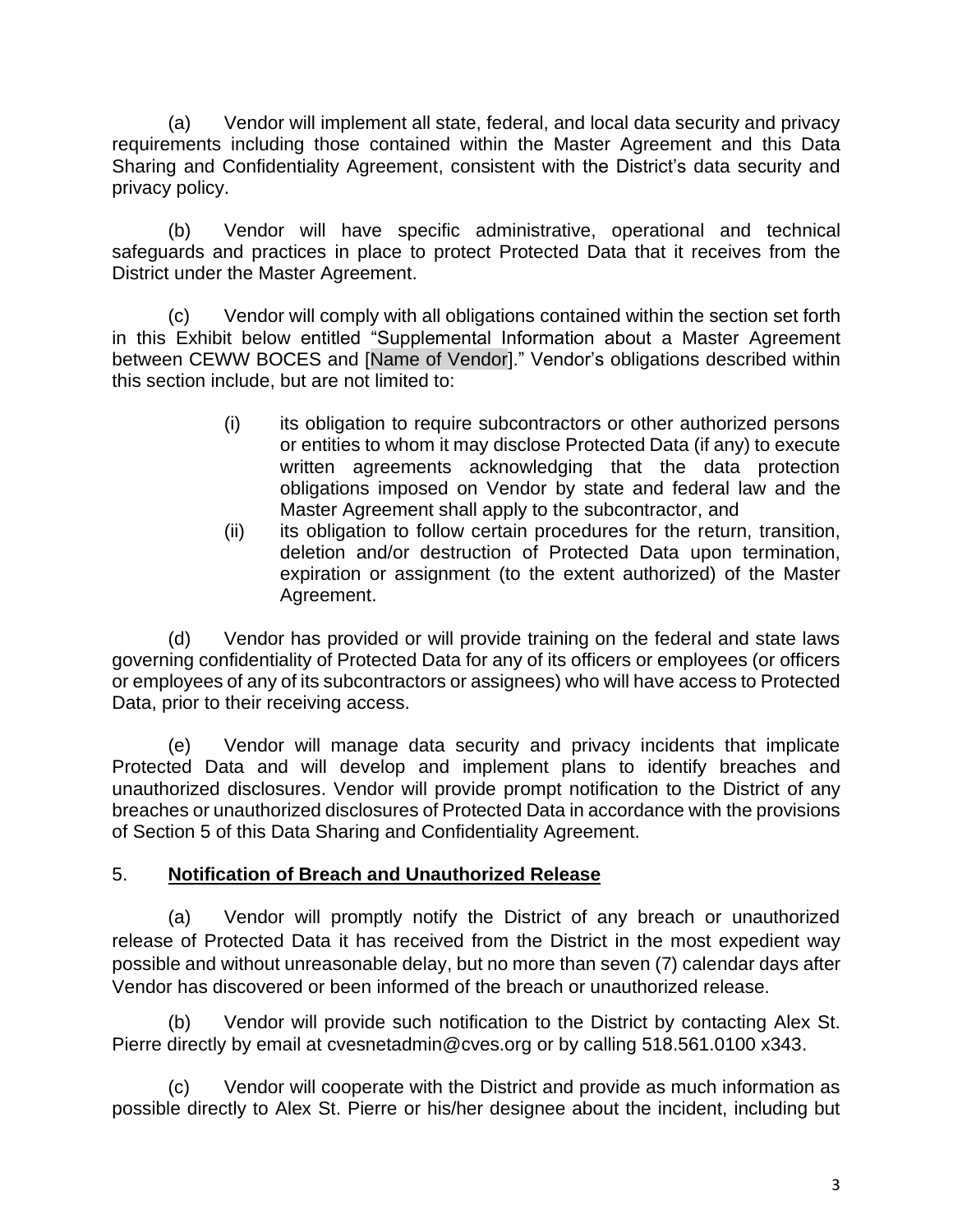not limited to: a description of the incident, the date of the incident, the date Vendor discovered or was informed of the incident, a description of the types of Protected Data involved, an estimate of the number of records affected, the schools within the District affected, what the Vendor has done or plans to do to investigate the incident, stop the breach and mitigate any further unauthorized access or release of Protected Data, and contact information for Vendor representatives who can assist affected individuals that may have additional questions.

(d) Vendor acknowledges that upon initial notification from Vendor, the District, as the educational agency with which Vendor contracts, has an obligation under Section 2-d to in turn notify the Chief Privacy Officer in the New York State Education Department ("CPO"). Vendor agrees not to provide this notification to the CPO directly unless requested by the District or otherwise required by law. In the event the CPO contacts Vendor directly or requests more information from Vendor regarding the incident after having been initially informed of the incident by the District, Vendor will promptly inform Alex St. Pierre or his/her designee.

### 6. **Additional Statutory and Regulatory Obligations <sup>1</sup>**

Vendor acknowledges that it has the following additional obligations under Section 2-d with respect to any Protected Data received from the District, and that any failure to fulfill one or more of these statutory or regulatory obligations will be deemed a breach of the Master Agreement and the terms of this Data Sharing and Confidentiality Agreement:

(a) To limit internal access to Protected Data to only those employees or subcontractors that are determined to have legitimate educational interests within the meaning of Section 2-d and the Family Educational Rights and Privacy Act (FERPA); *i.e*., they need access in order to assist Vendor in fulfilling one or more of its obligations to the District under the Master Agreement.

(b) To not use Protected Data for any purposes other than those explicitly authorized in this Data Sharing and Confidentiality Agreement and the Master Agreement to which this Exhibit is attached.

(c) To not disclose any Protected Data to any other party, except for authorized representatives of Vendor using the information to carry out Vendor's obligations to the District and in compliance with state and federal law, regulations and the terms of the Master Agreement, unless:

(i) the parent or eligible student has provided prior written consent; or

<sup>1</sup> Nothing in Education Law Section 2-d or Part 121 specifically requires an educational agency to include within its contracts with third-party contractors this list of obligations that are imposed on third-party contractors by the statute and/or its implementing regulations. However, many school districts and other educational agencies have considered it a best practice to include these statutory and regulatory obligations within their third-party contracts.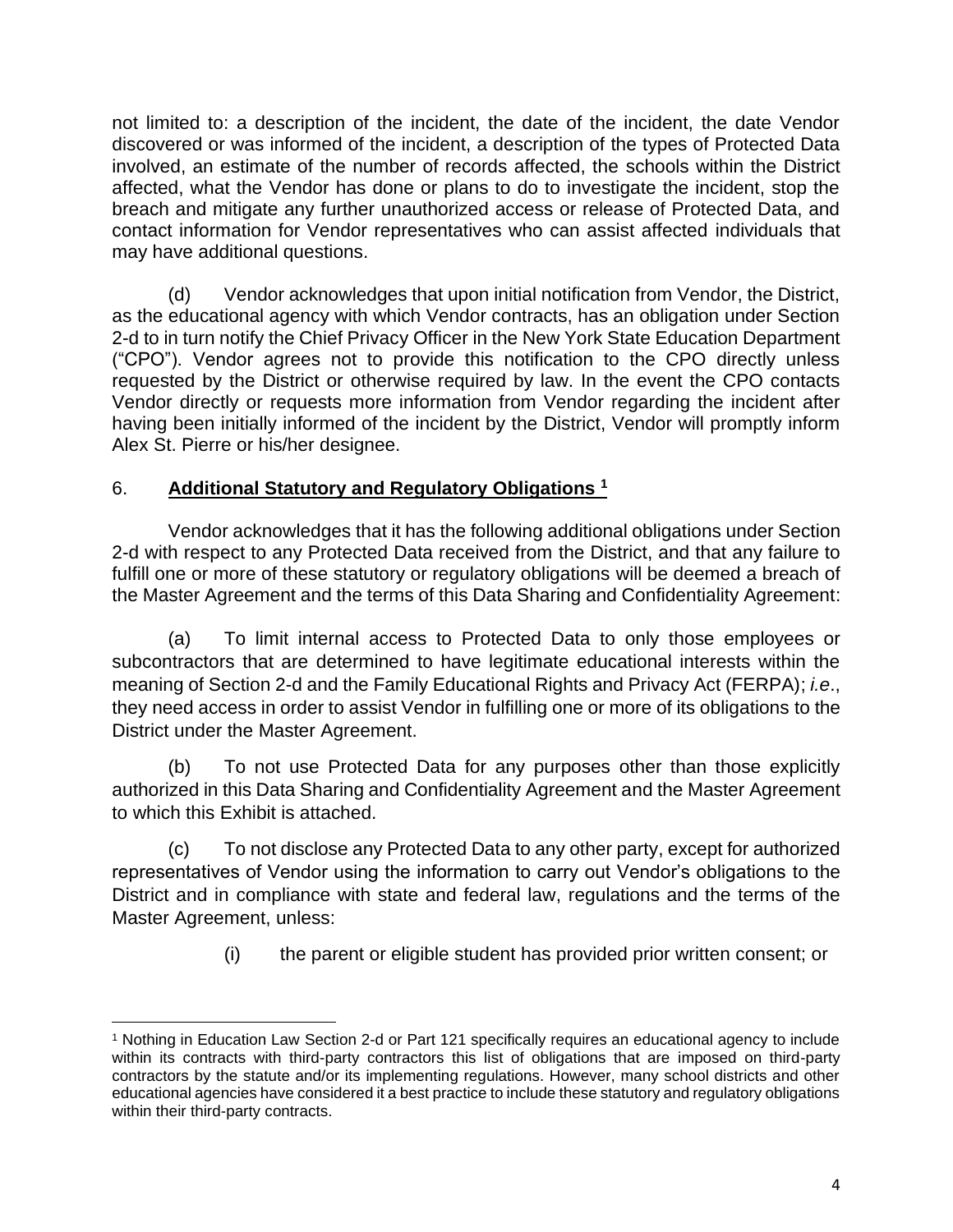(ii) the disclosure is required by statute or court order and notice of the disclosure is provided to the District no later than the time of disclosure, unless such notice is expressly prohibited by the statute or court order.

(d) To maintain reasonable administrative, technical, and physical safeguards to protect the security, confidentiality, and integrity of Protected Data in its custody.

(e) To use encryption technology to protect Protected Data in its custody while in motion or at rest, using a technology or methodology specified by the Secretary of the U.S. Department of Health and Human Services in guidance issued under Section 13402(H)(2) of Public Law 111-5.

(f) To adopt technologies, safeguards and practices that align with the NIST Cybersecurity Framework.

(g) To comply with the District's policy on data security and privacy, Section 2 d and Part 121.

(h) To not sell Protected Data nor use or disclose it for any marketing or commercial purpose or facilitate its use or disclosure by any other party for any marketing or commercial purpose or permit another party to do so.

(i) To notify the District, in accordance with the provisions of Section 5 of this Data Sharing and Confidentiality Agreement, of any breach of security resulting in an unauthorized release of Protected Data by Vendor or its assignees or subcontractors in violation of applicable state or federal law, the District's Bill of Rights for Data Security and Privacy, the District's policies on data security and privacy, or other binding obligations relating to data privacy and security contained in the Master Agreement and this Exhibit.

(j) To cooperate with the District and law enforcement to protect the integrity of investigations into the breach or unauthorized release of Protected Data.

(k) To pay for or promptly reimburse the District for the full cost of notification, in the event the District is required under Section 2-d to notify affected parents, students, teachers or principals of a breach or unauthorized release of Protected Data attributed to Vendor or its subcontractors or assignees.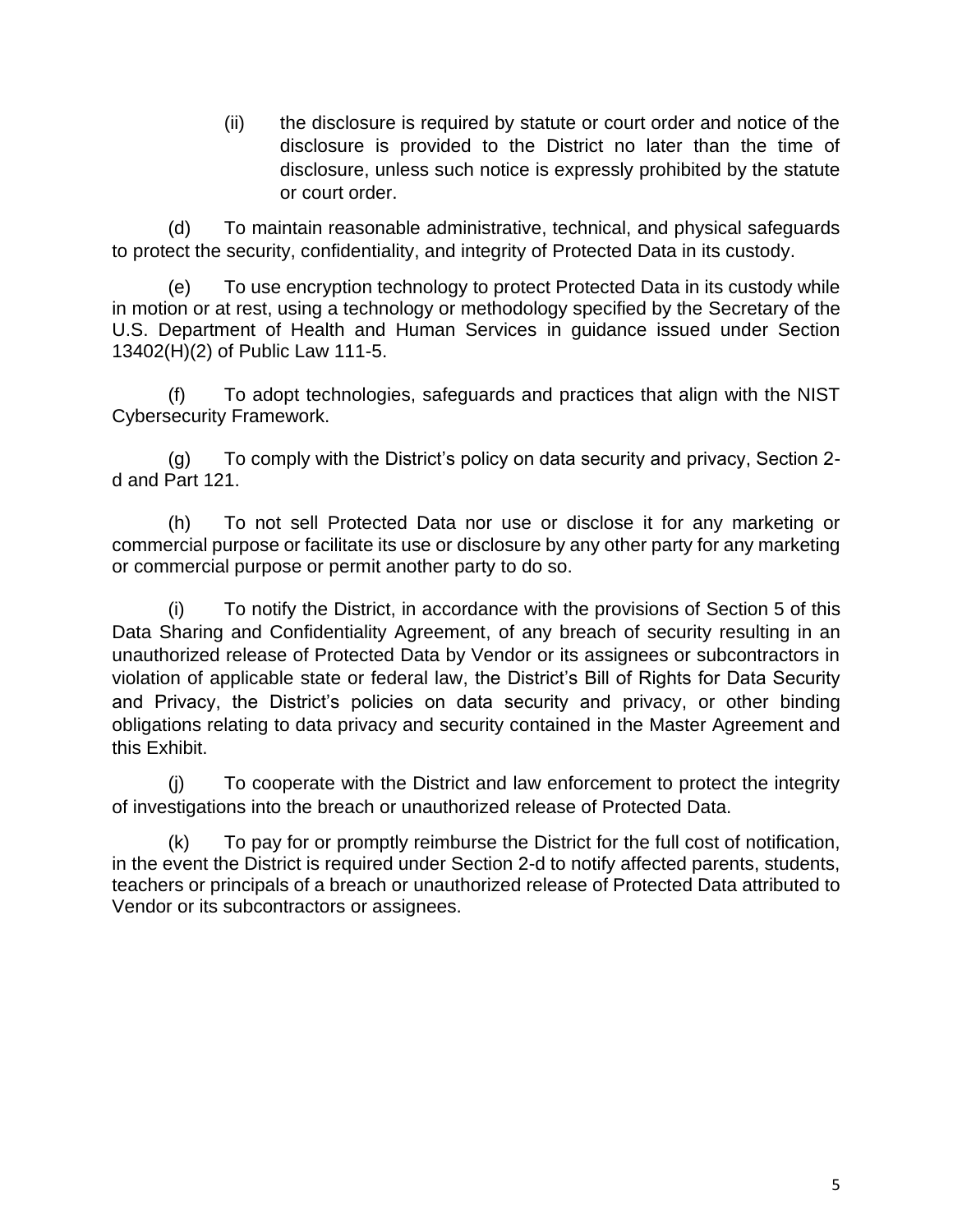# **PARENTS BILL OF RIGHTS RELATING TO STUDENT DATA**

Clinton-Essex-Warren-Washington BOCES a/k/a Champlain Valley Educational Services (CVES BOCES) is committed to protecting the privacy and security of student data and teacher and principal data. In accordance with New York Education Law Section 2-d and its implementing regulations, the District informs the school community of the following:

- 1. A student's personally identifiable information will not be sold or released for any commercial purpose**s**;
- 2. Parents have the right to inspect and review the complete contents of their child's education record.
- 3. State and federal laws protect the confidentiality of personally identifiable information, and safeguards associated with industry standards and best practices, including but not limited to encryption, firewalls, and password protection, must be in place when data is stored or transferred.
- 4. A complete list of all student data elements collected by New York State is available for public review at the following website: <http://www.nysed.gov/data-privacy-security/student-data-inventory> or by writing to the Office of Information and Reporting Services, NYS Education Department, Room 865 EBA, 89 Washington Avenue, Albany, NY 12234;
- 5. Parents have the right to have complaints about possible breaches of student data addressed. Complaints should be directed in writing to Assistant Superintendent for Instruction and 21st Century Learning, P.O. Box 455, Plattsburgh, NY 12901; Phone: 518-561-0100 Ext. 350; email (gray teri@cves.org). Complaints to the NYS Education Department should be directed to: Privacy Complaint, Chief Privacy Officer, NYS Education Department, 89 Washington Avenue, Albany, NY 12234. Complaints may also be submitted using the form available at the following website:

**[http://www.nysed.gov/data-privacy-security/report-improper](http://www.nysed.gov/data-privacy-security/report-improper-disclosure)[disclosure.](http://www.nysed.gov/data-privacy-security/report-improper-disclosure)**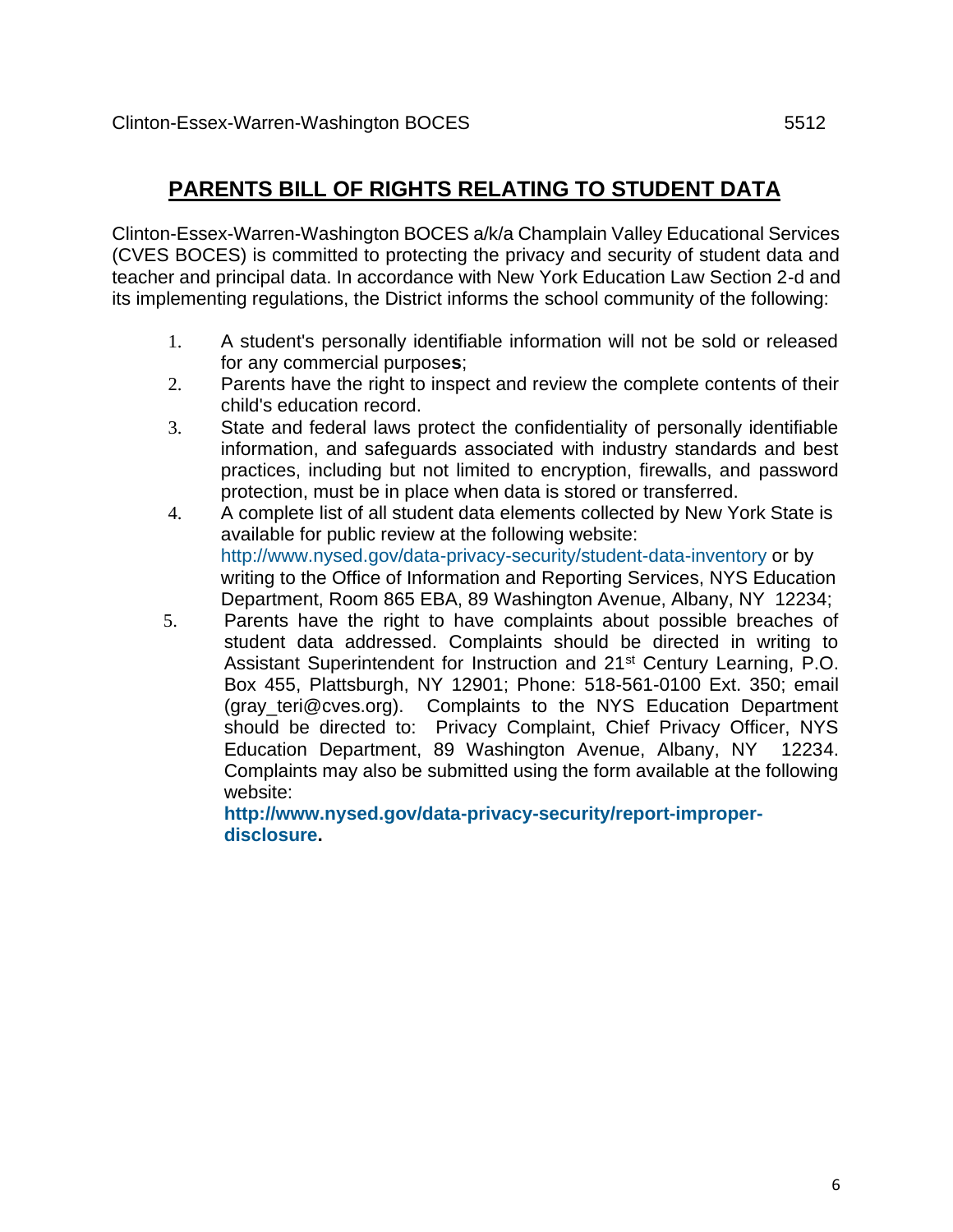# **APPENDIX**

# **Supplemental Information Regarding Third-Party Contractors**

In the course of complying with its obligations under the law and providing educational services to District residents, the Clinton-Essex-Warren-Washington BOCES has entered into agreements with certain third-party contractors. Pursuant to these agreements, thirdparty contractors may have access to "student data" and/or "teacher or principal data," as those terms are defined by law and regulation.

For each contract or other written agreement that the District enters into with a third-party contractor where the third-party contractor receives student data or teacher or principal data from the District, the following supplemental information will be included with this Bill of Rights:

- 1) The exclusive purposes for which the student data or teacher or principal data will be used by the third-party contractor, as defined in the contract;
- 2) How the third-party contractor will ensure that the subcontractors, or other authorized persons or entities to whom the third-party contractor will disclose the student data or teacher or principal data, if any, will abide by all applicable data protection and security requirements, including but not limited to those outlined in applicable laws and regulations (e.g., FERPA; Education Law Section 2-d);
- 3) The duration of the contract, including the contract's expiration date, and a description of what will happen to the student data or teacher or principal data upon expiration of the contract or other written agreement (e.g., whether, when, and in what format it will be returned to the District, and/or whether, when, and how the data will be destroyed);
- 4) If and how a parent, student, eligible student, teacher, or principal may challenge the accuracy of the student data or teacher or principal data that is collected;
- 5) Where the student data or teacher or principal data will be stored, described in a manner as to protect data security, and the security protections taken to ensure the data will be protected and data privacy and security risks mitigated; and
- 6) Address how the data will be protected using encryption while in motion and at rest.

Adopted June 10, 2020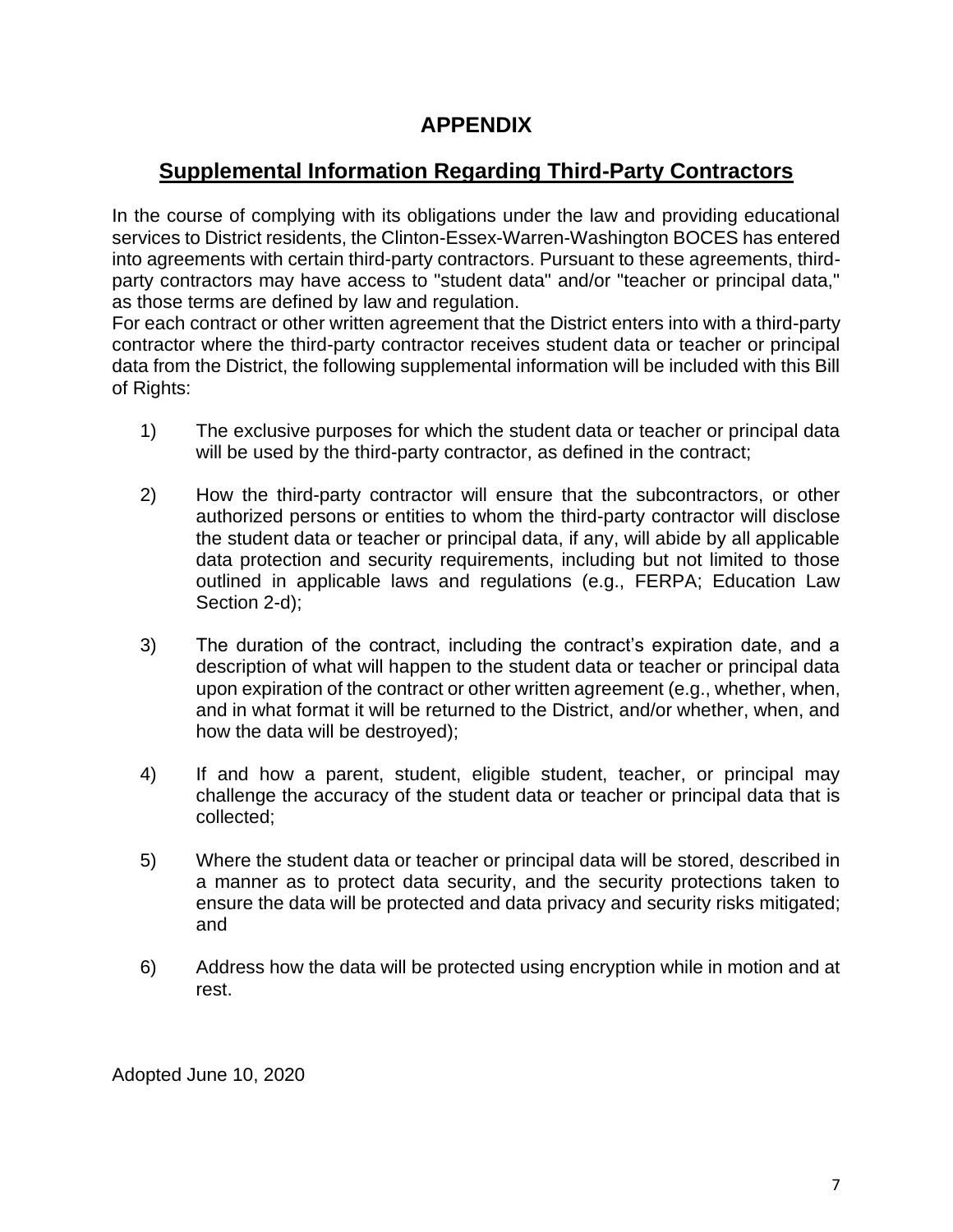### BY THE VENDOR:

Name (Print)

Signature

 $\overline{\mathsf{Title}}$ 

**Date**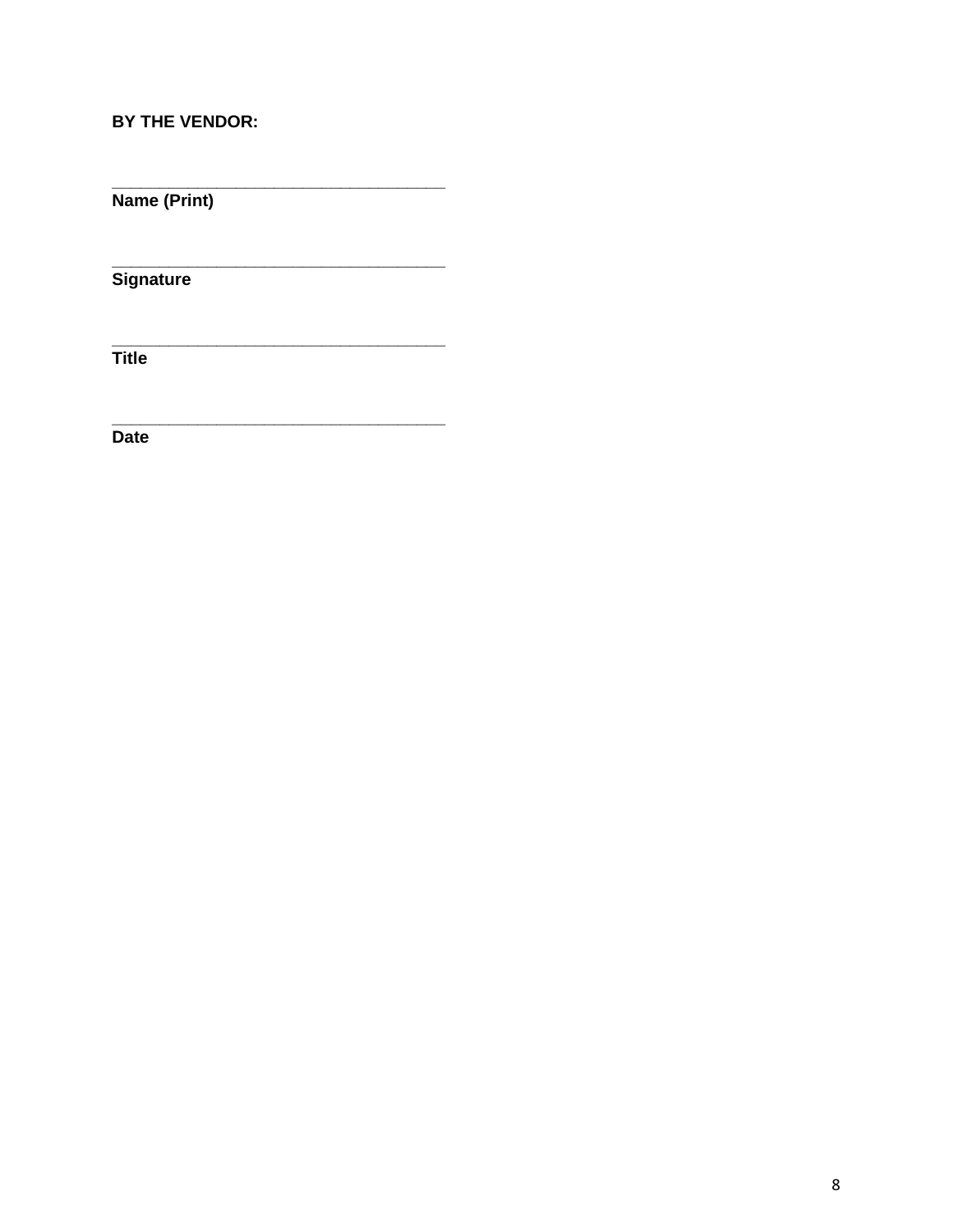# **EXHIBIT [\_\_] (CONTINUED)**

### **Supplemental Information about a Master Agreement between**

### **CEWW BOCES and [Name of Vendor] 2**

CEWW BOCES has entered into a Master Agreement with [Name of Vendor], which governs the availability to the District of the following products or services:

### [*List specific product or services from Vendor here*]

Pursuant to the Master Agreement (which includes a Data Sharing and Confidentiality Agreement), the District may provide to Vendor, and Vendor will receive, personally identifiable information about students and/or teachers and principals that is protected by Section 2-d of the New York Education Law ("Protected Data").

**Exclusive Purposes for which Protected Data will be Used:** The exclusive purpose for which Vendor is receiving Protected Data from the District is to provide the District with the functionality of the products or services listed above. Vendor will not use the Protected Data for any other purposes not explicitly authorized above or within the Master Agreement.

**Oversight of Subcontractors:** In the event that Vendor engages subcontractors or other authorized persons or entities to perform one or more of its obligations under the Master Agreement (including subcontracting hosting of the Protected Data to a hosting service provider), it will require those subcontractors or other authorized persons or entities to whom it will disclose the Protected Data to execute legally binding agreements acknowledging their obligation under Section 2-d of the New York Education Law to

<sup>2</sup> Each educational agency, including a school district, is required to publish a "Bill of Rights for Data Security and Privacy" on its website. *See*, Education Law Section 2-d(3)(a) and Part 121.3(a). The Bill of Rights [that is posted on a district's website] must also include "supplemental information" for each contract that the school district enters into with a third-party contractor where the third-party contractor receives student data or teacher or principal data [protected by Education Law Section 2-d]. *See*, Education Law Section 2-d(3)(c) and Part 121.3(c).

Nothing in Education Law Section 2-d or Part 121 requires an educational agency to post its third-party contracts on its website *in their entirety*. In addition, nothing in Education Law Section 2-d or Part 121 requires an educational agency to include the "supplemental information" about each contract, within the contract itself.

However, many school districts and other educational agencies have considered it a best practice to include most or all of the required elements of "supplemental information" within each applicable contract, and have complied with the obligation to include the "supplemental information" for each applicable contract with their Bill of Rights, by posting *the text from this page of this Exhibit* from each applicable contract (or a link to this text) on their website in proximity to their Bill of Rights.